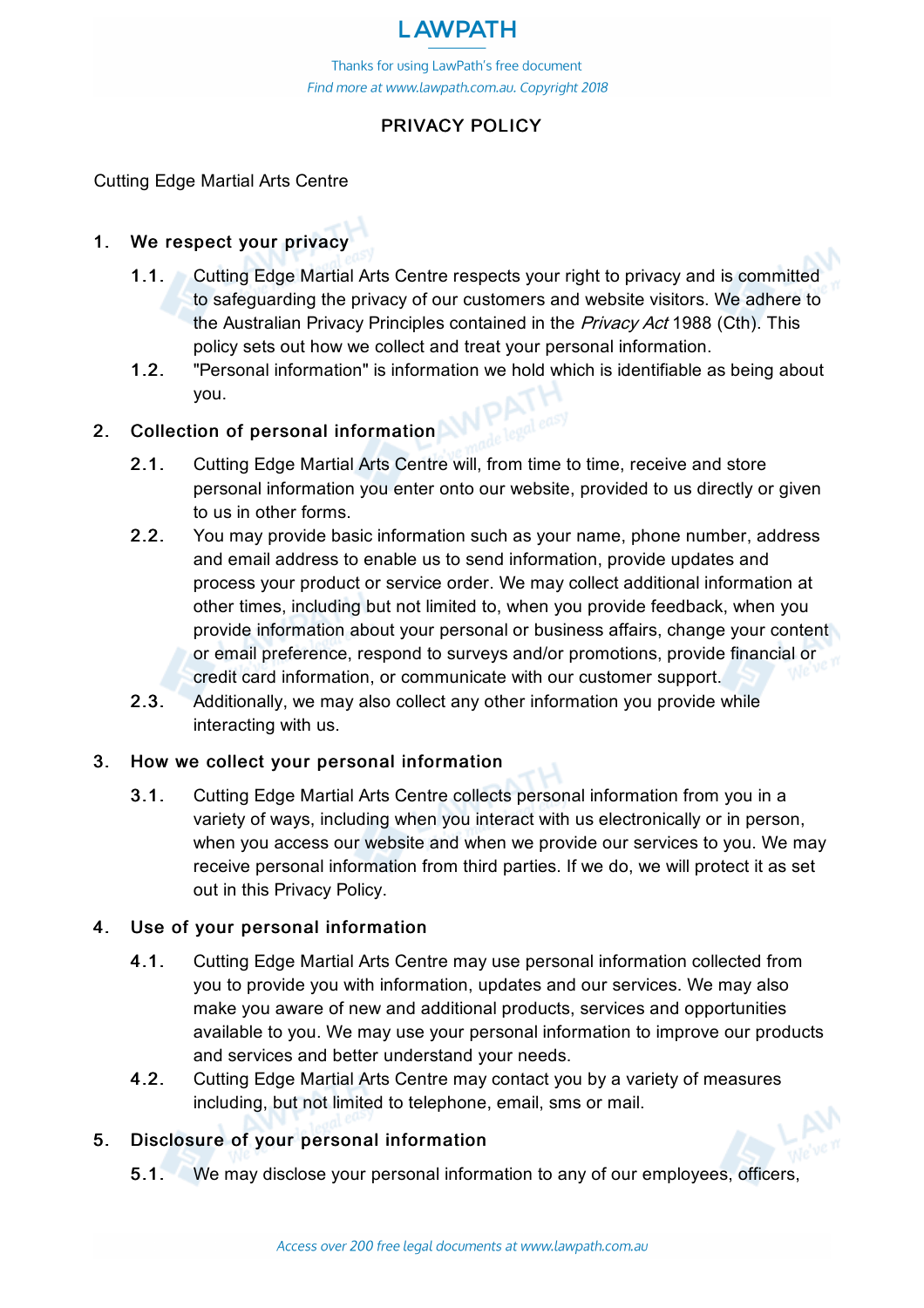# **I AWPATH**

Thanks for using LawPath's free document Find more at www.lawpath.com.au. Copyright 2018

insurers, professional advisers, agents, suppliers or subcontractors insofar as reasonably necessary for the purposes set out in this Policy. Personal information is only supplied to a third party when it is required for the delivery of our services.

- 5.2. We may from time to time need to disclose personal information to comply with a legal requirement, such as a law, regulation, court order, subpoena, warrant, in the course of a legal proceeding or in response to a law enforcement agency request.
- 5.3. We may also use your personal information to protect the copyright, trademarks, legal rights, property or safety of Cutting Edge Martial Arts Centre, www.cuttingedgemartialartscentre.com.au, its customers or third parties.
- 5.4. Information that we collect may from time to time be stored, processed in or transferred between parties located in countries outside of Australia.
- 5.5. If there is a change of control in our business or a sale or transfer of business assets, we reserve the right to transfer to the extent permissible at law our user databases, together with any personal information and non-personal information contained in those databases. This information may be disclosed to a potential purchaser under an agreement to maintain confidentiality. We would seek to only disclose information in good faith and where required by any of the above circumstances.
- 5.6. By providing us with personal information, you consent to the terms of this Privacy Policy and the types of disclosure covered by this Policy. Where we disclose your personal information to third parties, we will request that the third party follow this Policy regarding handling your personal information.

# 6. Security of your personal information

- 6.1. Cutting Edge Martial Arts Centre is committed to ensuring that the information you provide to us is secure. In order to prevent unauthorised access or disclosure, we have put in place suitable physical, electronic and managerial procedures to safeguard and secure information and protect it from misuse, interference, loss and unauthorised access, modification and disclosure.
- 6.2. The transmission and exchange of information is carried out at your own risk. We cannot guarantee the security of any information that you transmit to us, or receive from us. Although we take measures to safeguard against unauthorised disclosures of information, we cannot assure you that personal information that we collect will not be disclosed in a manner that is inconsistent with this Privacy Policy.

# 7. Access to your personal information

7.1. You may request details of personal information that we hold about you in accordance with the provisions of the Privacy Act 1988 (Cth). A small administrative fee may be payable for the provision of information. If you would like a copy of the information, which we hold about you or believe that any information we hold on you is inaccurate, out of date, incomplete, irrelevant or misleading, please email us at cuttingedgemartialarts1@gmail.com.